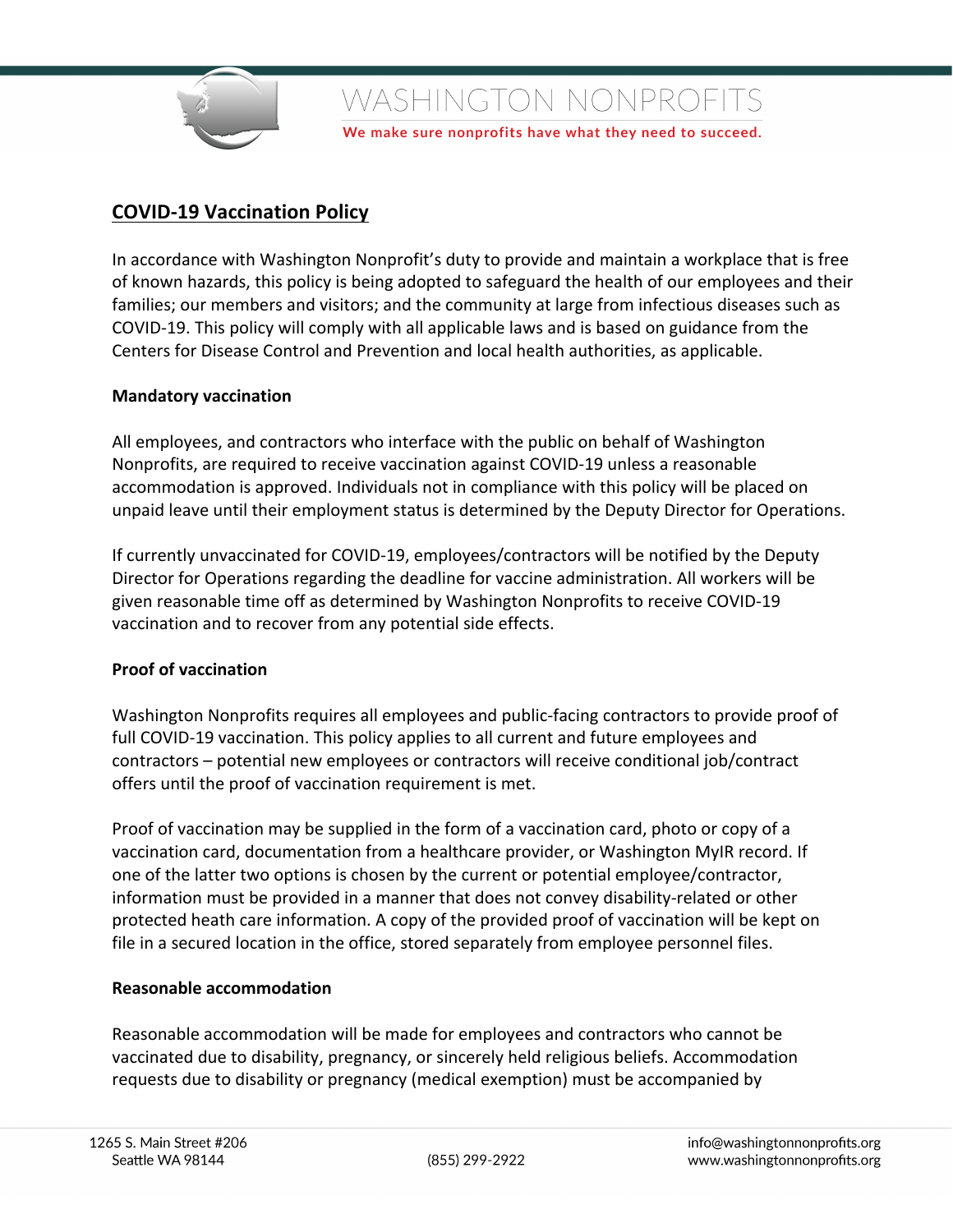

We make sure nonprofits have what they need to succeed.

documentation from a medical provider clearly stating that vaccination is contraindicated for that individual. This verification should not disclose protected heath information other than the minimum required to substantiate the exemption.

Request for accommodation based on sincerely held religious beliefs (religious exemption) must be grounded in faith, moral, or ethical beliefs, not social or political philosophies. Additional supporting information is required to substantiate this form of request for accommodation, which may include statements or explanations from the individual that describes their beliefs and the practices that support those beliefs, other published documents that describe their religious beliefs, and written statements from religious leaders who have observed the employee's sincere adherence to these religious beliefs.

Employees/contractors in need of an accommodation must submit the appropriate (medical or religious exemption) Request for Accommodation Form to the Deputy Director for Operations to begin an interactive process to determine if a reasonable accommodation is possible.

Reasonable accommodation for individuals unable to be vaccinated may include requiring a mask and/or social distancing when in the office or interacting with others on behalf of Washington Nonprofits, regular required COVID tests, staggered work hours, modifications to the work environment, working remotely, taking accrued leave including sick days and vacation, or leave without pay until such time the individual can be vaccinated.

Washington Nonprofits reserves the right to refuse to grant an accommodation if it would cause undue hardship to the organization, such as compromising safety in the workplace or at organization-sponsored events, decreasing workplace efficiency, infringing on the rights of other employees, or being overly costly to administer.

Employees, contractors, and potential employees/contractors who do not meet the standard for exemption from this vaccination policy due to disability, pregnancy, or sincerely held religious beliefs, or if an accommodation is refused due to undue hardship to the organization, may be discharged from or refused employment if they fail to become vaccinated within the timeframe as set by Washington Nonprofits.

## **High Risk Employees**

Washington Nonprofits will follow all provisions in ESSB 5115, the Health Emergency Labor Standards Act (HELSA). Signed into law by Governor Inslee on May 11, 2021, HELSA protects high-risk employees from being discharged, permanently replaced, or discriminated against in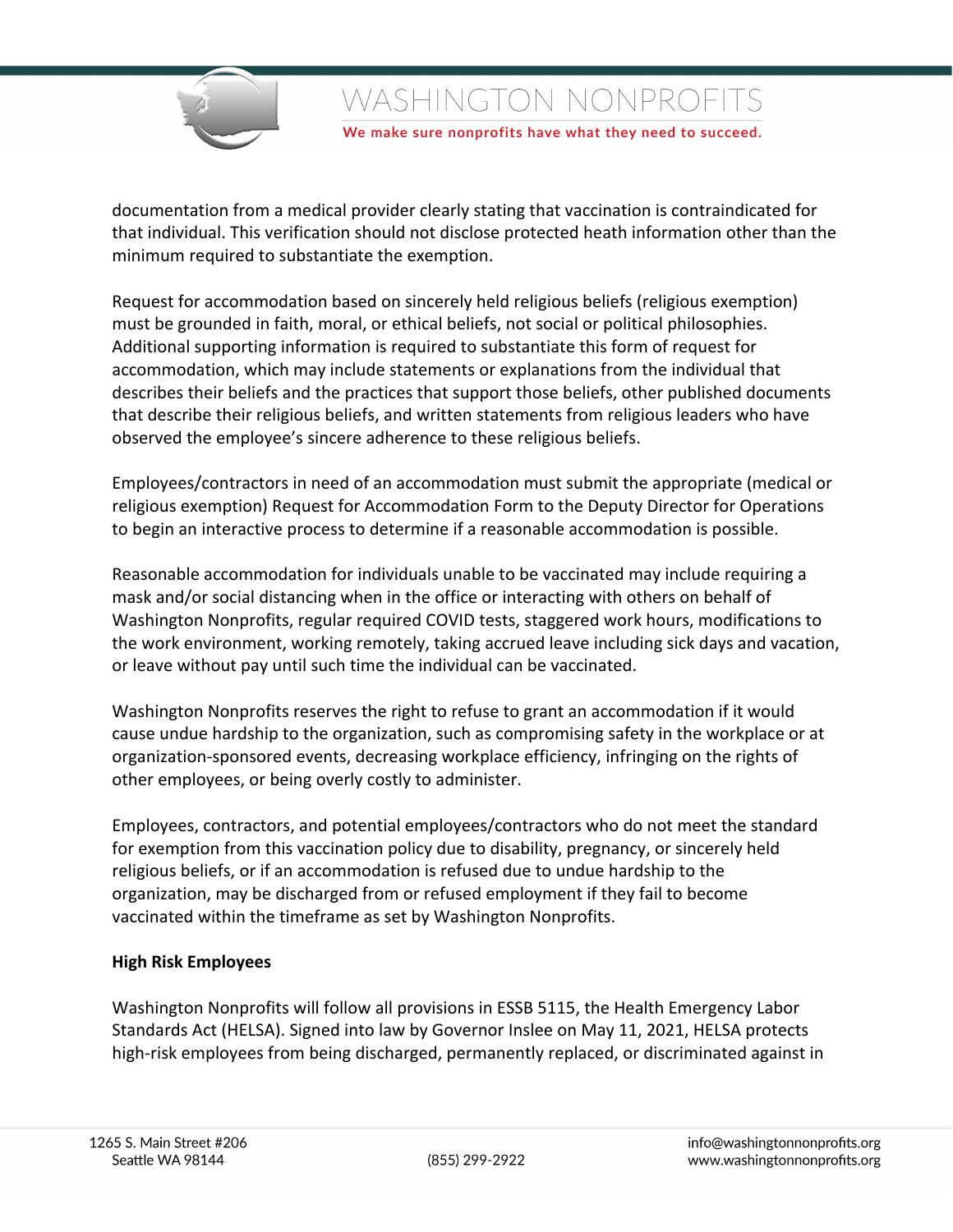

We make sure nonprofits have what they need to succeed.

the workplace for seeking accommodation from exposure to an infectious or contagious disease during a public health emergency.

To be protected under HELSA, the employee must obtain a statement from their medical provider affirming they are at high risk in the workplace. Employees are not required to disclose any medical condition or diagnosis to their employer for the purposes of this law. Reasonable accommodation under HELSA may include wearing a mask and/or social distancing when in the office or interacting with others on behalf of Washington Nonprofits, staggered work hours, modifications to the work environment, working remotely, taking accrued leave including sick days and vacation, or leave without pay until the public health emergency ends.

At any time, Washington Nonprofits may provide more accommodation than required by HELSA at the discretion of the Executive Director, as long as accommodations are offered equitably to all high-risk employees.

Board approved on: 9/24/21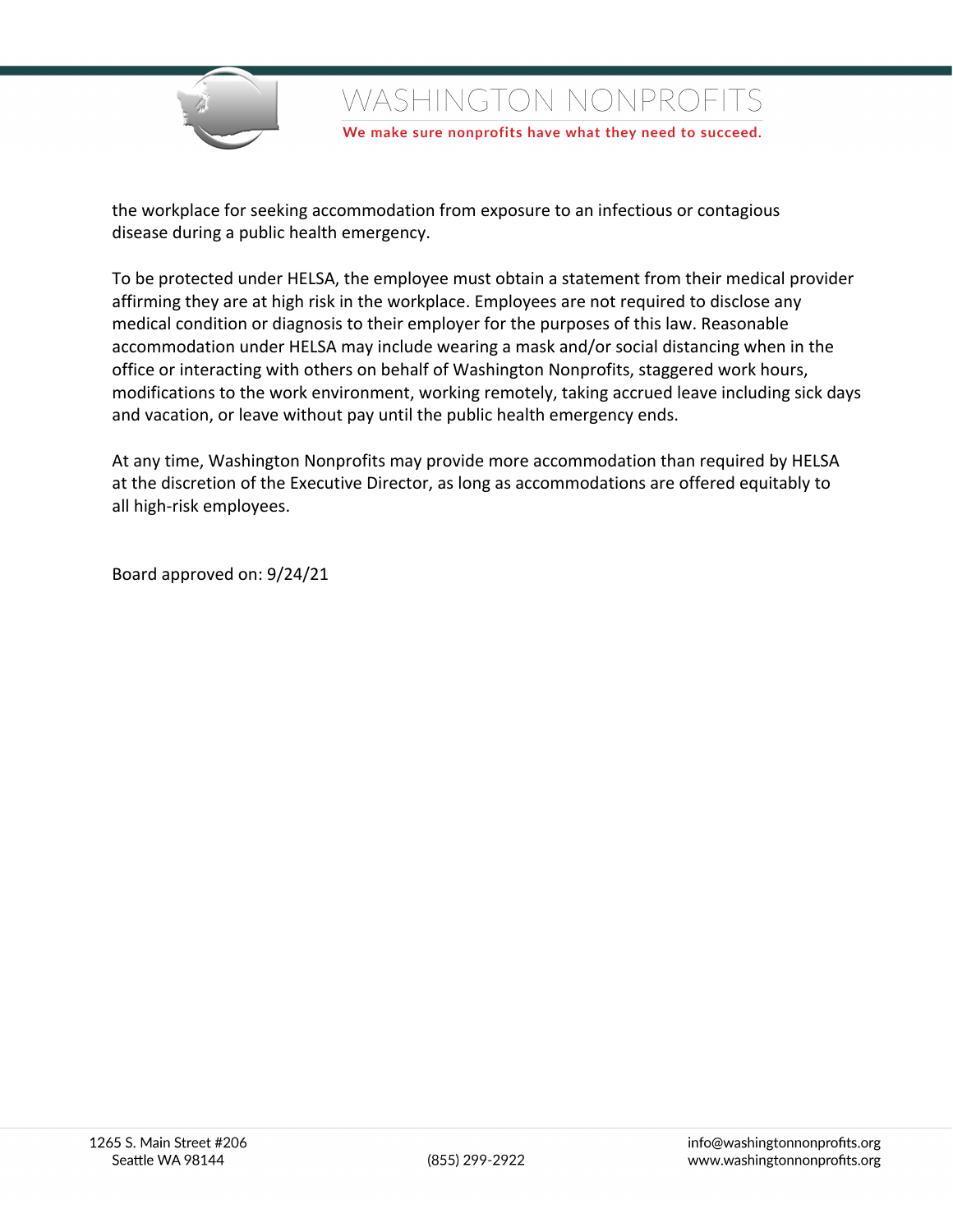

We make sure nonprofits have what they need to succeed.

## **COVID-19 Vaccination Accommodation Request Form (Medical)**

To request an exemption from the required COVID-19 vaccination, please complete Section 1 below and have your medical provider complete Section 2 before returning this form to the Deputy Director.

#### **Section 1**

| Name (print): | Date:            |
|---------------|------------------|
| Position:     | Work/Cell Phone: |

I am requesting a medical exemption from Washington Nonprofits' mandatory COVID-19 vaccination policy.

I verify that the information I am submitting to substantiate my request for exemption from Washington Nonprofits' vaccination policy is true and accurate to the best of my knowledge. I understand that any falsified information can lead to disciplinary action, up to and including termination.

I further understand that Washington Nonprofit is not required to provide this exemption accommodation if doing so would pose a direct threat to myself or others in the workplace or would create an undue hardship for Washington Nonprofits.

| <b>Employee Signature:</b> | Date: |
|----------------------------|-------|
|                            |       |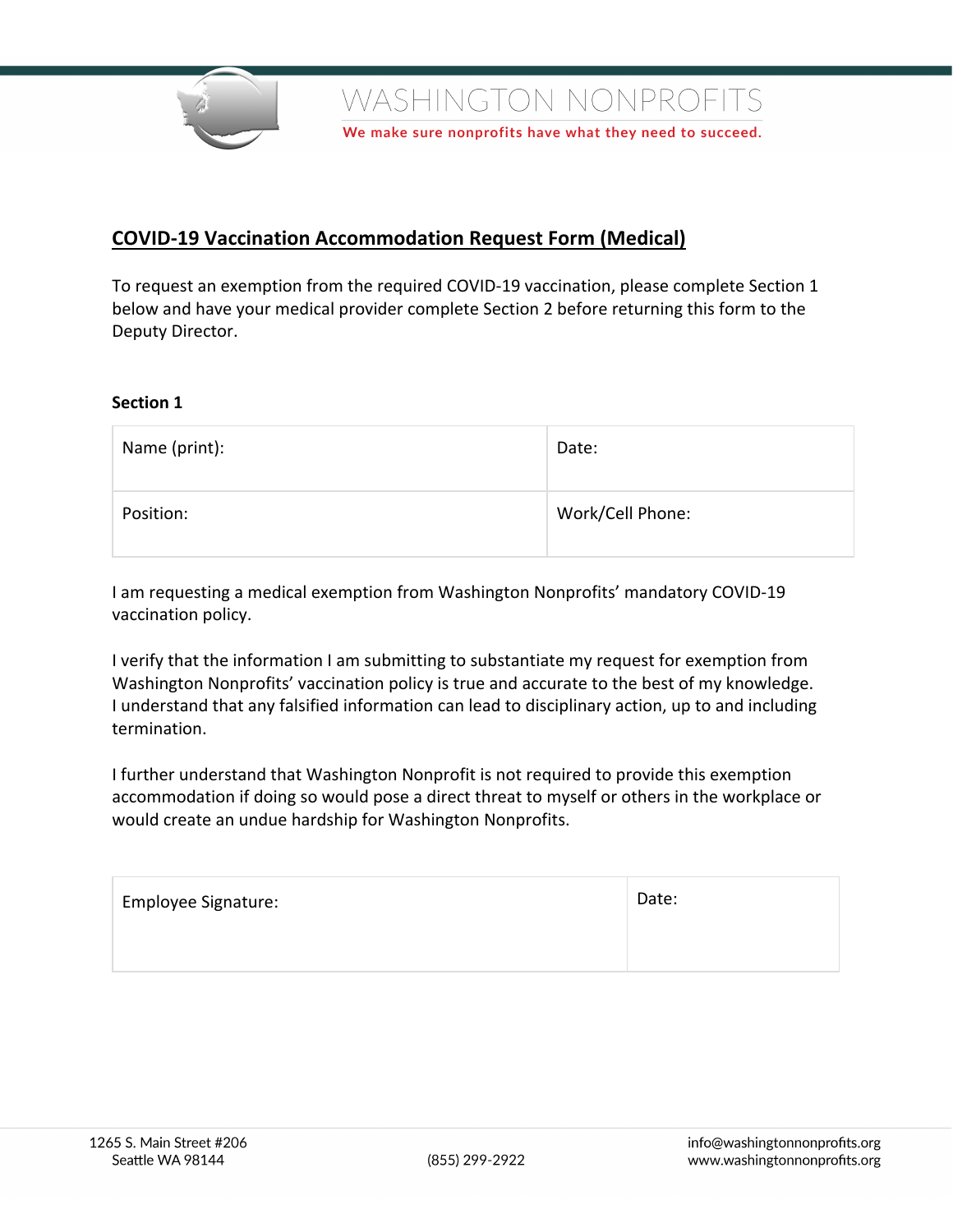

We make sure nonprofits have what they need to succeed.

## **Section 2 Medical Certification for Vaccination Exemption**

Employee Name: **Employee Name:**  $\blacksquare$ 

Dear Medical Provider,

Washington Nonprofits requires vaccination against COVID-19 as a condition of employment. The individual named above is seeking an exemption to this policy due to medical contraindications.

Please complete this form to assist Washington Nonprofits in the reasonable accommodation process for this employee.

| The person named above should not receive the COVID vaccine due to:<br>[Do not disclose protected health information other than the minimum necessary to substantiate the medical contradiction] |  |  |
|--------------------------------------------------------------------------------------------------------------------------------------------------------------------------------------------------|--|--|
| This exemption should be: [circle one]<br>Temporary, expiring on: $\frac{1}{2}$ / $\frac{1}{2}$ , or when<br>$\bullet$<br>Permanent                                                              |  |  |

I certify the above information to be true and accurate, and request exemption from the COVID-19 vaccination for the above-named individual.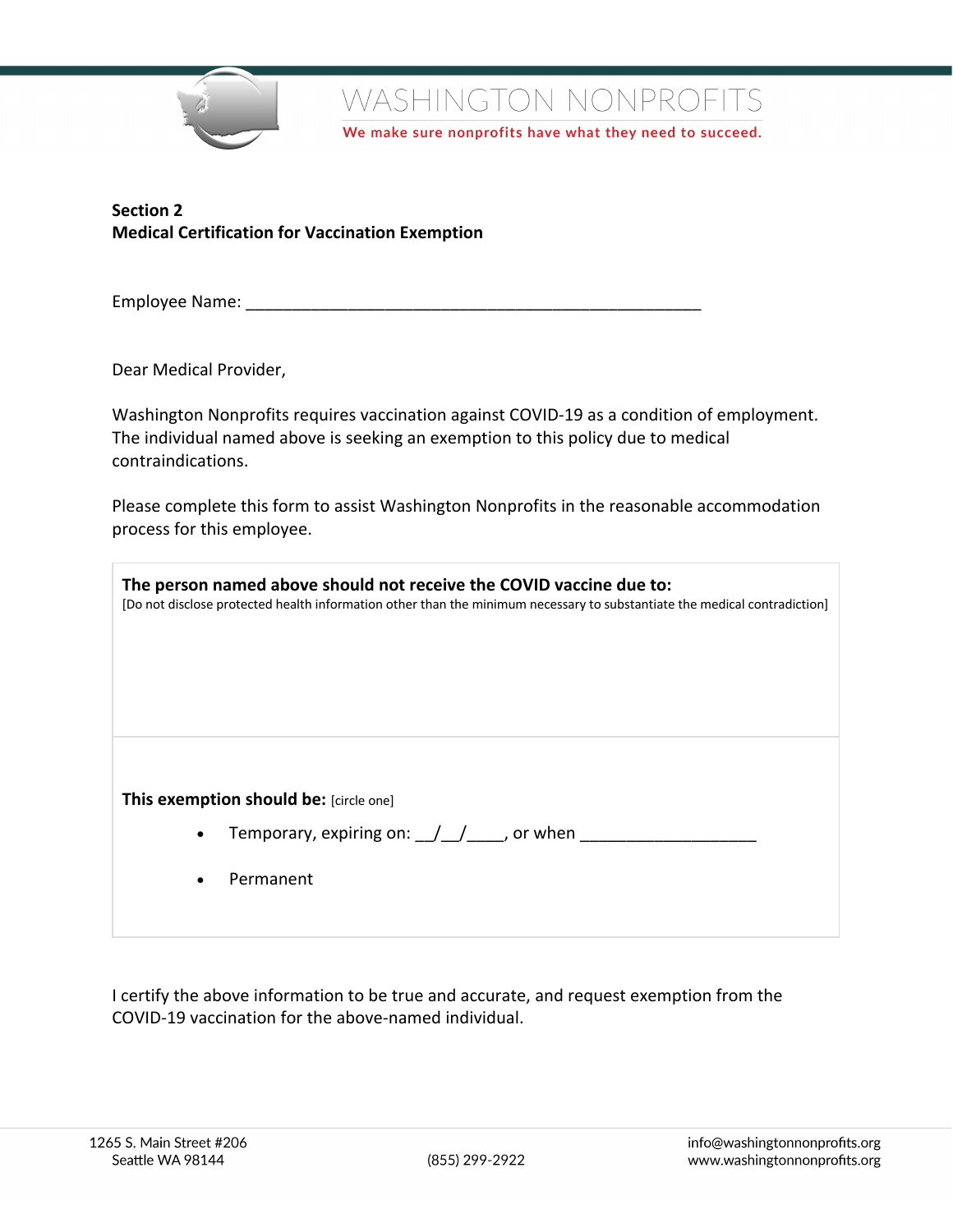

We make sure nonprofits have what they need to succeed.

| Medical Provider Name (print):    |                 |
|-----------------------------------|-----------------|
| <b>Medical Provide Signature:</b> | Date:           |
| Practice Name & Address:          | Provider Phone: |

#### **HR USE ONLY**

Date of initial request:  $\frac{1}{2}$   $\frac{1}{2}$  Date certification received:  $\frac{1}{2}$   $\frac{1}{2}$ 

Accommodation request: [circle one]

• Approved  $/$  /

Describe specific accommodation details:

• Denied  $\frac{1}{\sqrt{1-\mu}}$ 

Describe why accommodation is denied: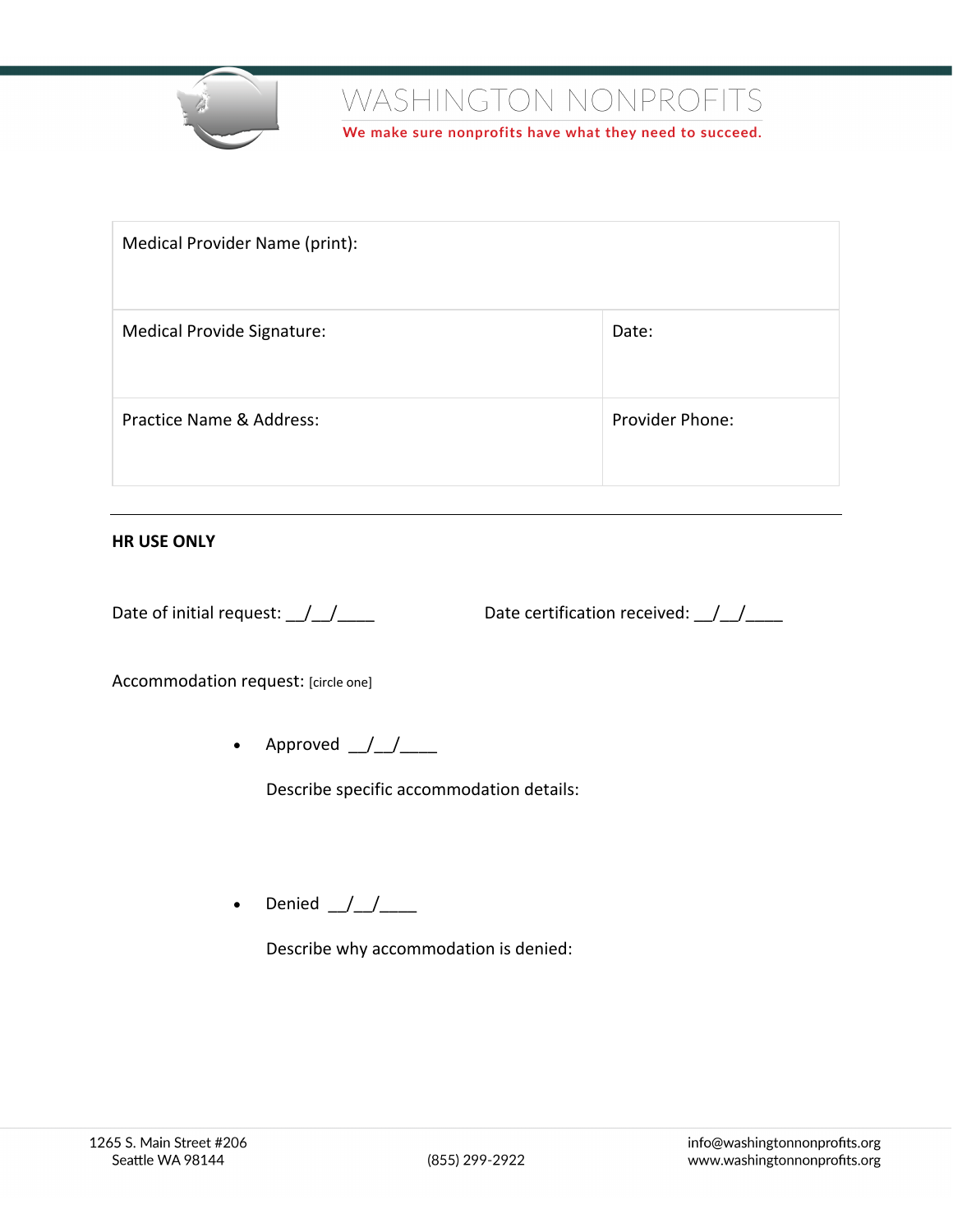

We make sure nonprofits have what they need to succeed.

# **COVID-19 Vaccination Accommodation Request Form (Religious)**

To request a religious exemption from the required COVID-19 vaccination, please complete Sections 1 and 2 below before returning this form to the Deputy Director. Additional information may be requested as part of the interactive accommodations process.

#### **Section 1**

| Name (print): | Date:            |
|---------------|------------------|
| Position:     | Work/Cell Phone: |

I am requesting a religious exemption from Washington Nonprofits' mandatory COVID-19 vaccination policy.

I verify that the information I am submitting to substantiate my request for exemption from Washington Nonprofits' vaccination policy is true and accurate to the best of my knowledge. I understand that any falsified information can lead to disciplinary action, up to and including termination.

I further understand that Washington Nonprofit is not required to provide this exemption accommodation if doing so would pose a direct threat to myself or others in the workplace or would create an undue hardship for Washington Nonprofits.

| <b>Employee Signature:</b> | Date: |
|----------------------------|-------|
|                            |       |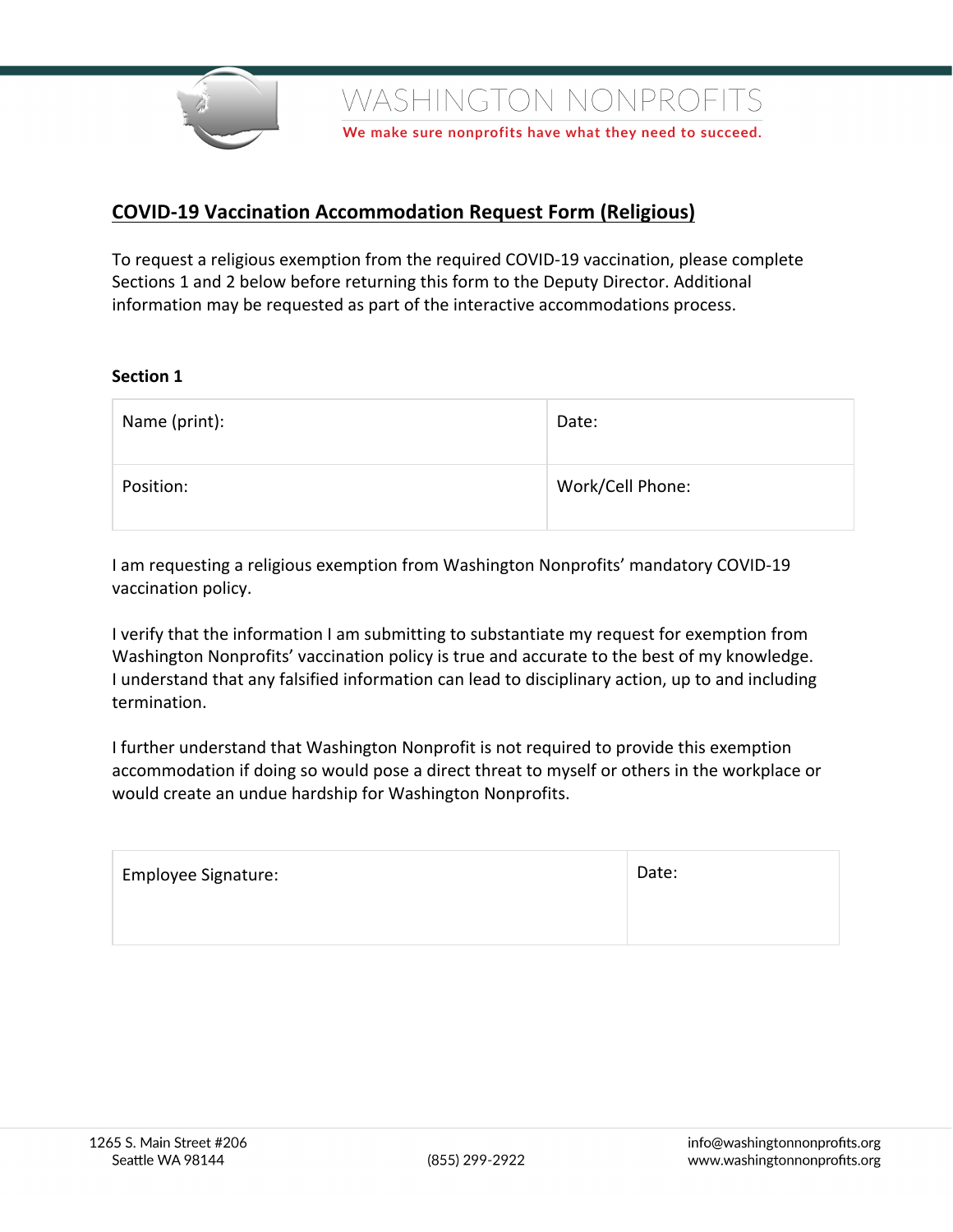

We make sure nonprofits have what they need to succeed.

**Section 2 Religious Certification for Vaccination Exemption**

Employee Name: **Employee Name:**  $\blacksquare$ 

### **Please address each of the following:**

1. Why you are requesting an exemption

2. The religious principles that guide your objection to immunization against COVID-19, and the practices that support those principles

3. How your sincerely held religious beliefs conflict with Washington Nonprofits' vaccination mandate

4. Whether you are opposed to all immunizations, and if not, the religious basis that prohibits COVID-19 vaccination